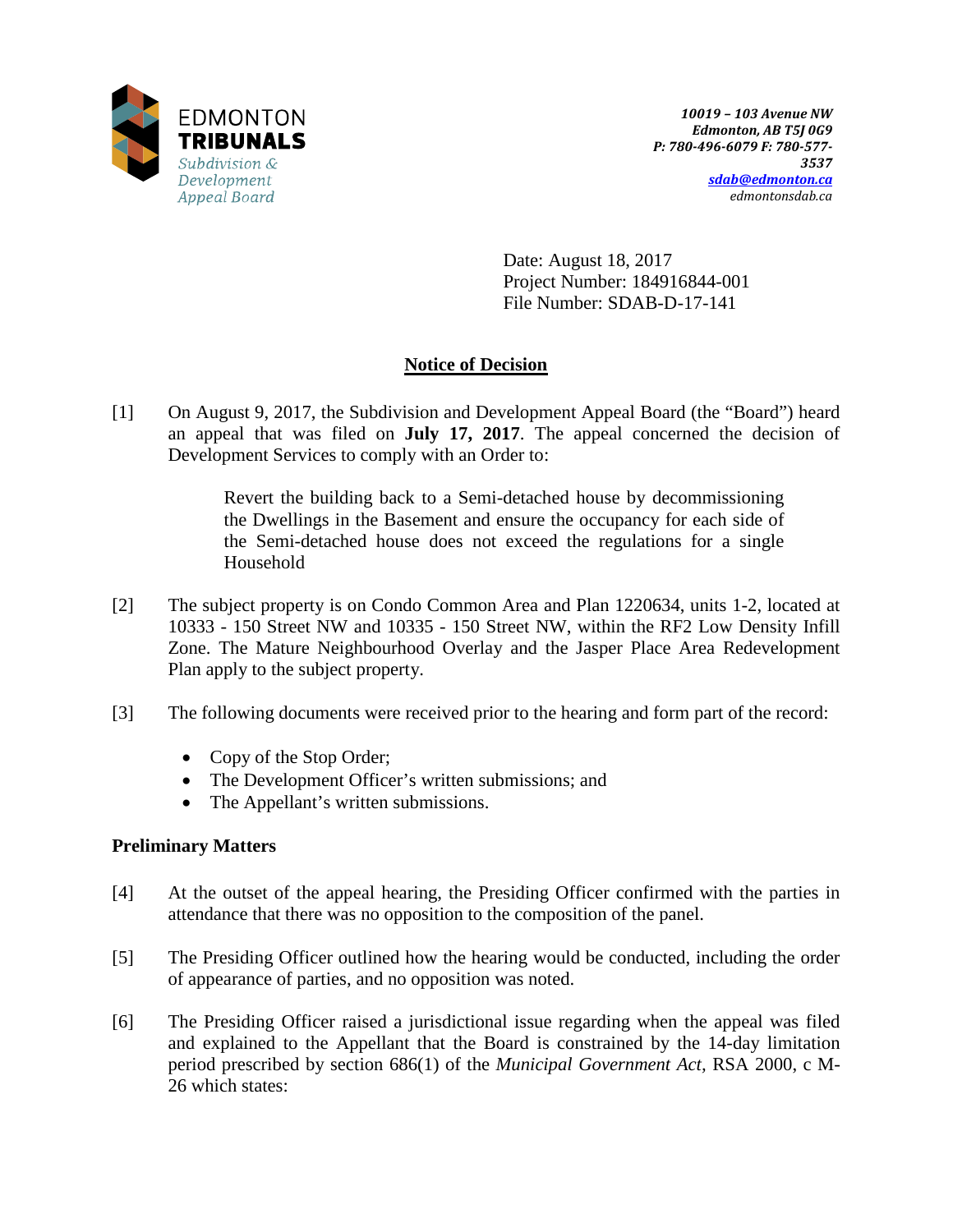A development appeal to a subdivision and development appeal board is commenced by filing a notice of the appeal, containing reasons, with the board within 14 days,

- (a) in the case of an appeal made by a person referred to in section 685(1), after
	- (i) the date on which the person is notified of the order or decision or the issuance of the development permit,
- [7] The Presiding Officer indicated that the Board must therefore determine whether the Appellant filed her appeal within the 14-day limitation period. If the appeal was filed late, the Board has no authority to hear the appeal.

#### **Summary of Hearing on the Preliminary Matter:**

- *i) Position of the Appellant, Valerie Phillips-Boyle*
- [8] Ms. Phillips-Boyle was accompanied by M. Ferguson and R. Ferguson, the current owners of the subject property.
- [9] Ms. Phillips-Boyle did not dispute that she had received an e-mail with the Order on June 27, 2017.
- [10] She attempted to file an appeal on-line on July 13, 2017, but due to problems with the online filing system was not able to file successfully until July 17, 2017. She is only appealing the Stop Order on 10335 – 150 Street, not 10333 – 150 Street.
- [11] She was under the impression the 14 day time period referred to business days.

#### **Decision**

[12] The Board does not have jurisdiction to hear the appeal.

#### **Reasons for Decision**

[13] Section 686 (1)(a)(i) of the *Municipal Government Act* states:

A development appeal to a subdivision and development appeal board is commenced by filing a notice of the appeal, containing reasons, with the board within 14 days,

- (a) in the case of an appeal made by a person referred to in section 685(1), after
	- (i) the date on which the person is notified of the order or decision or the issuance of the development permit,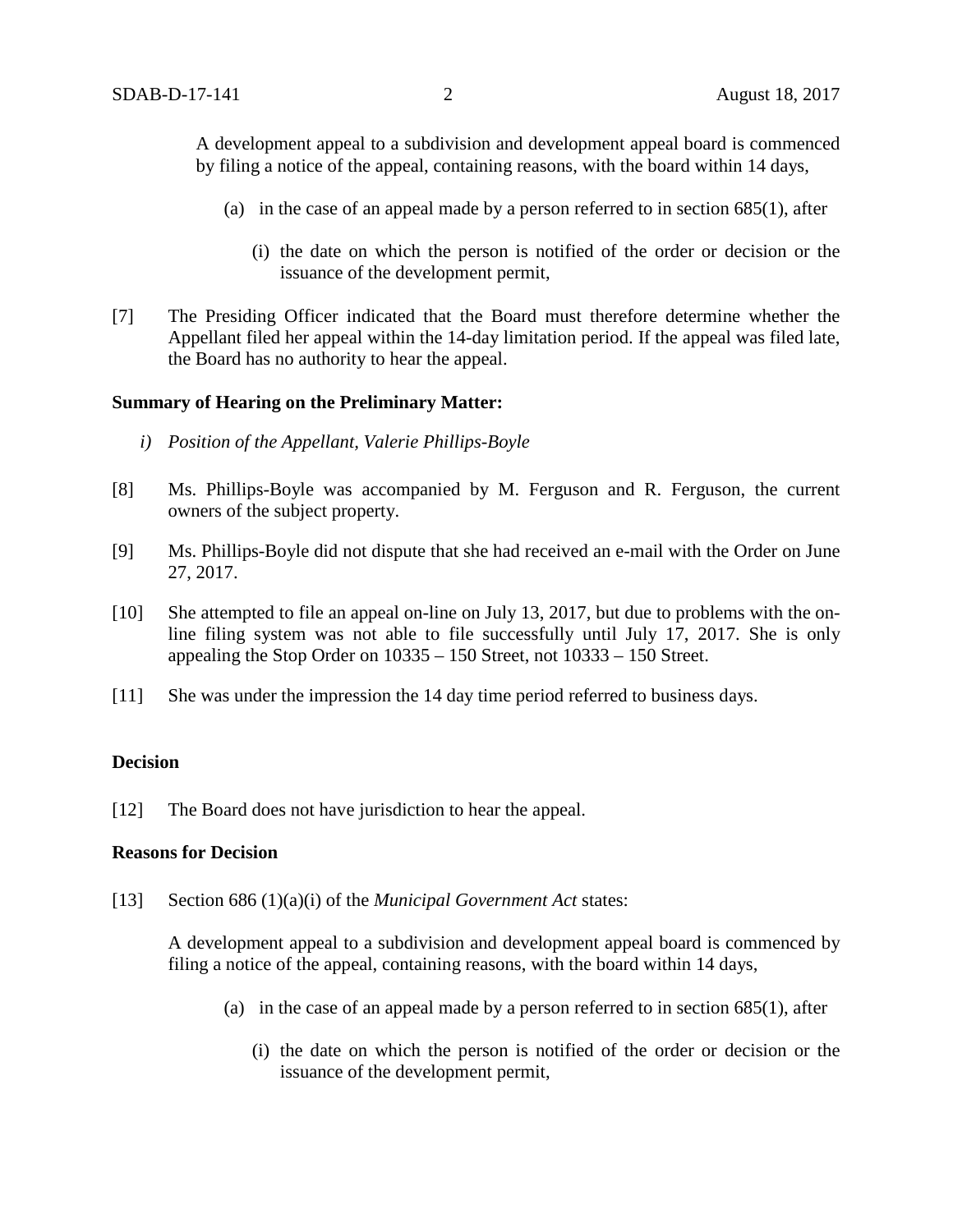- [14] This Board only has jurisdiction to hear appeals that are filed within this 14-day time limit. The Development Officer's written submission indicated that this Stop Order was sent to the Appellant by e-mail on June 27, 2017. The Appellant did not dispute the fact that she was notified of the Stop Order on that date. The 14-day appeal period, therefore, expired on July 11, 2017.
- [15] The Appellant's first attempt to file an appeal was on July 13, 2017, which was already two days late. The Appellant advised that she was under the impression that only business days were used in calculating the 14-day appeal period. Unfortunately she was incorrect, but this error on her part does not have the effect of extending the statutory appeal period.
- [16] Because the appeal was filed out of time, this Board has no jurisdiction to hear the matter.

June

Mark Young, Presiding Officer Subdivision and Development Appeal Board

## **Board Members in Attendance:**

Ms. A. Lund; Ms. D. Kronewitt Martin; Ms. M. McCallum; Ms. C. Van Tighem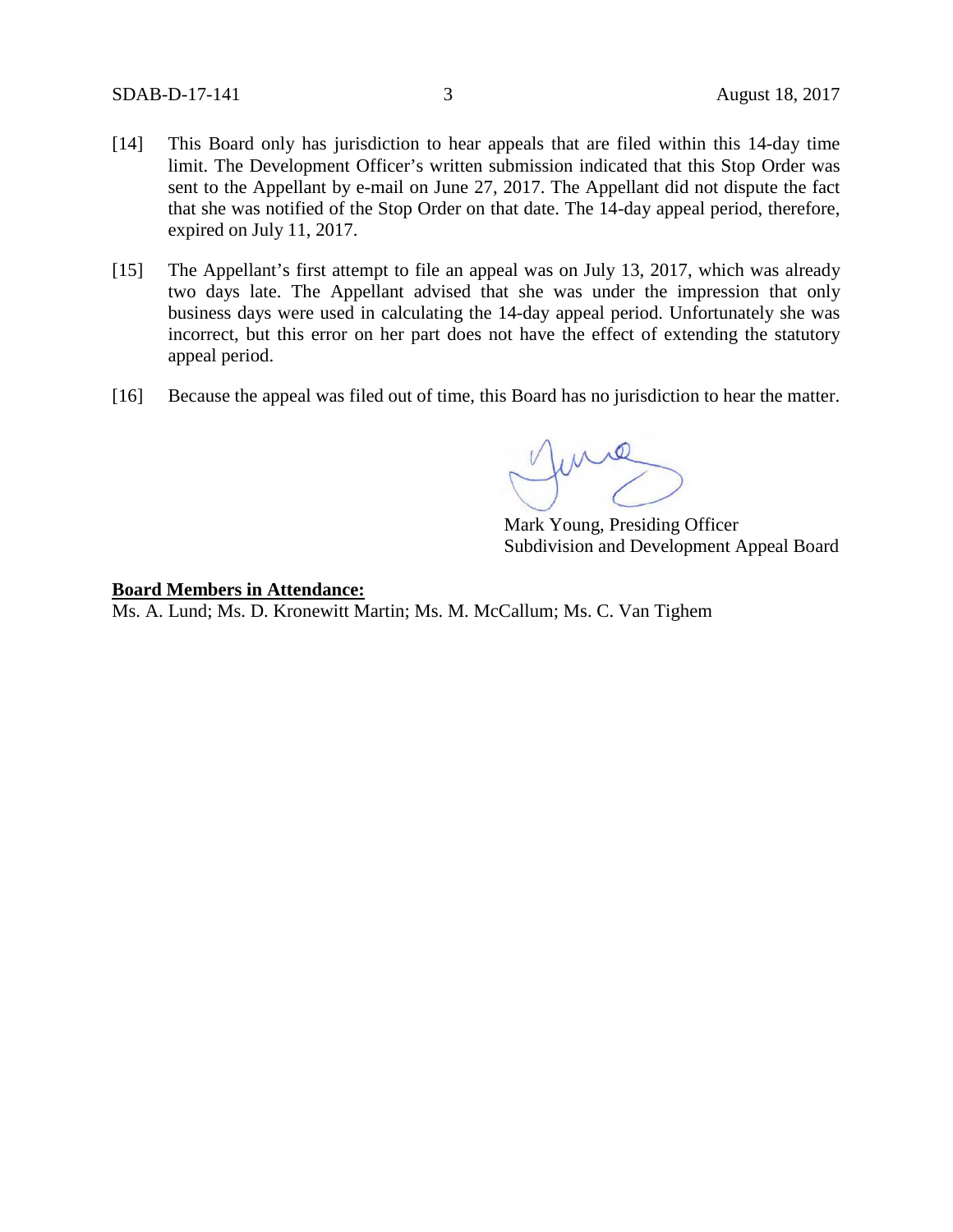## **Important Information for the Applicant/Appellant**

- 1. This decision may be appealed to the Alberta Court of Appeal on a question of law or jurisdiction under Section 688 of the *Municipal Government Act*, RSA 2000, c M-26. If the Subdivision and Development Appeal Board is served with notice of an application for leave to appeal its decision, such notice shall operate to suspend the Development Permit.
- 2. When a decision on a Development Permit application has been rendered by the Subdivision and Development Appeal Board, the enforcement of that decision is carried out by the Sustainable Development Department, located on the 2nd Floor, Edmonton Tower, 10111 – 104 Avenue NW, Edmonton, AB T5J 0J4.

*NOTE: The City of Edmonton does not conduct independent environmental checks of land within the City. If you are concerned about the stability of this property for any purpose, you should conduct your own tests and reviews. The City of Edmonton, when issuing a development permit, makes no representations and offers no warranties as to the suitability of the property for any purpose or as to the presence or absence of any environmental contaminants on the property.*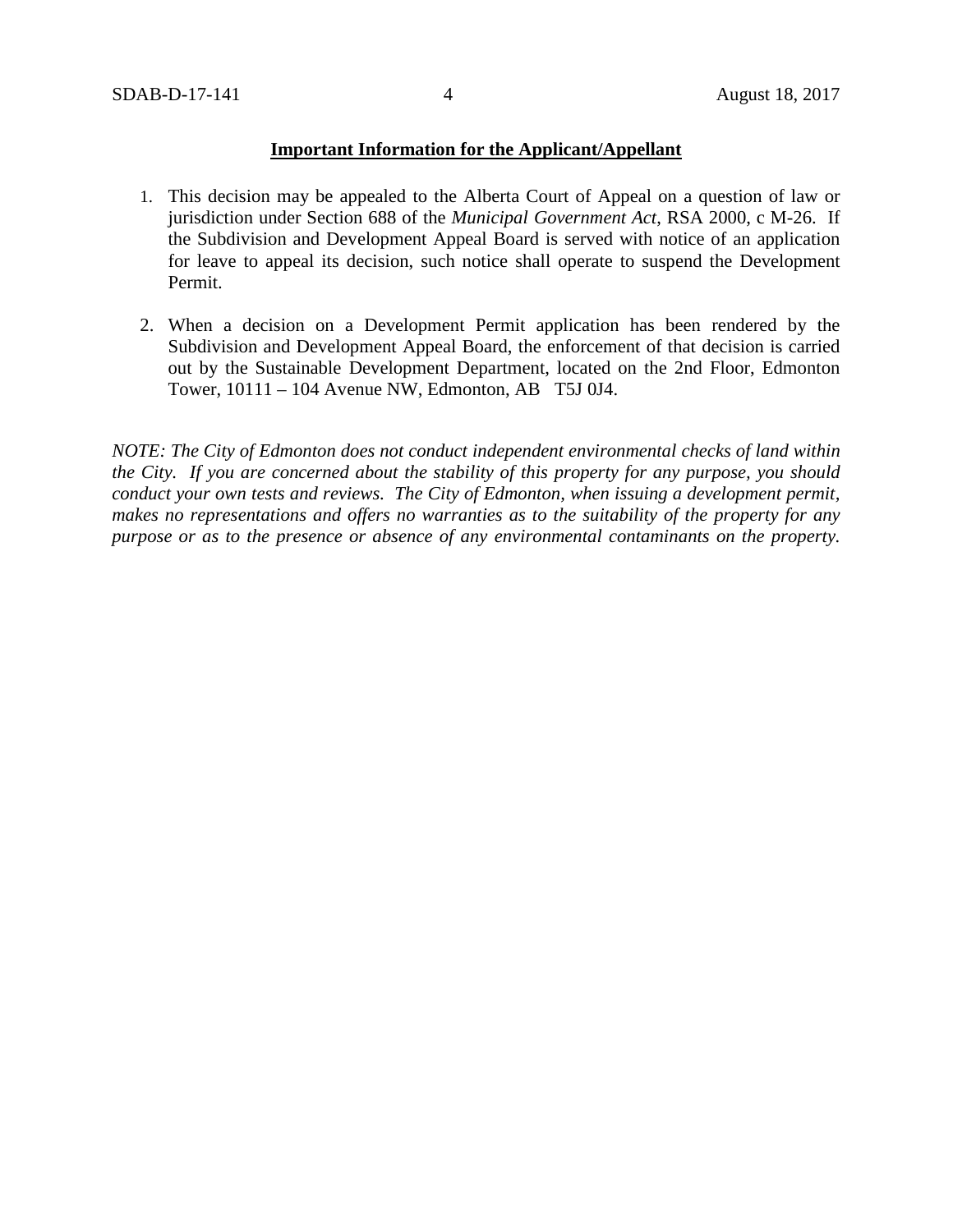

Date: August 18, 2017 Project Number: 246857540-001 File Number: SDAB-D-17-142

# **Notice of Decision**

[1] On August 9, 2017, the Subdivision and Development Appeal Board (the "Board") heard an appeal that was filed on **July 17, 2017**. The appeal concerned the decision of the Development Authority, issued on July 4, 2017 to refuse the following development:

> Install (1) Minor Digital On-premises Off-premises Freestanding Sign (2 digital panels 14.6 metres by 4.2 metres facing E/W) (IMAGINE OUTDOOR-Homenuk Farm Partnership)

- [2] The subject property is on SE-17-53-25-4, located at 19060 118A Avenue NW, within the IM Medium Industrial Zone. The Yellowhead Corridor Area Structure Plan applies to the subject property.
- [3] The following documents were received prior to the hearing and form part of the record:
	- Copy of the Development Permit application with attachments, proposed plans, and the refused Development Permit;
	- The Development Officer's written submissions; and
	- The Appellant's written submissions.
- [4] The following exhibits were presented during the hearing and form part of the record:
	- Exhibit  $A Map$  showing TUC boundary submitted by the Appellant
	- Exhibit B Decision of Calgary Subdivision and Development Appeal Board 2015 CGYSDAB 007 submitted by the Appellant
	- Exhibit C Court of Appeal Decision *Canadian Waste Services Inc.* v. *Edmonton (City of) Subdivision and Development Appeal Board*, 2000 ABCA 35
	- Exhibit D Map submitted by City of Edmonton, Planning Coordination
	- Exhibit  $E 2014$  Hourly Traffic Volumes submitted by City of Edmonton, Planning Coordination
	- Exhibit F Turning Movement Summary Diagram submitted by City of Edmonton, Planning Coordination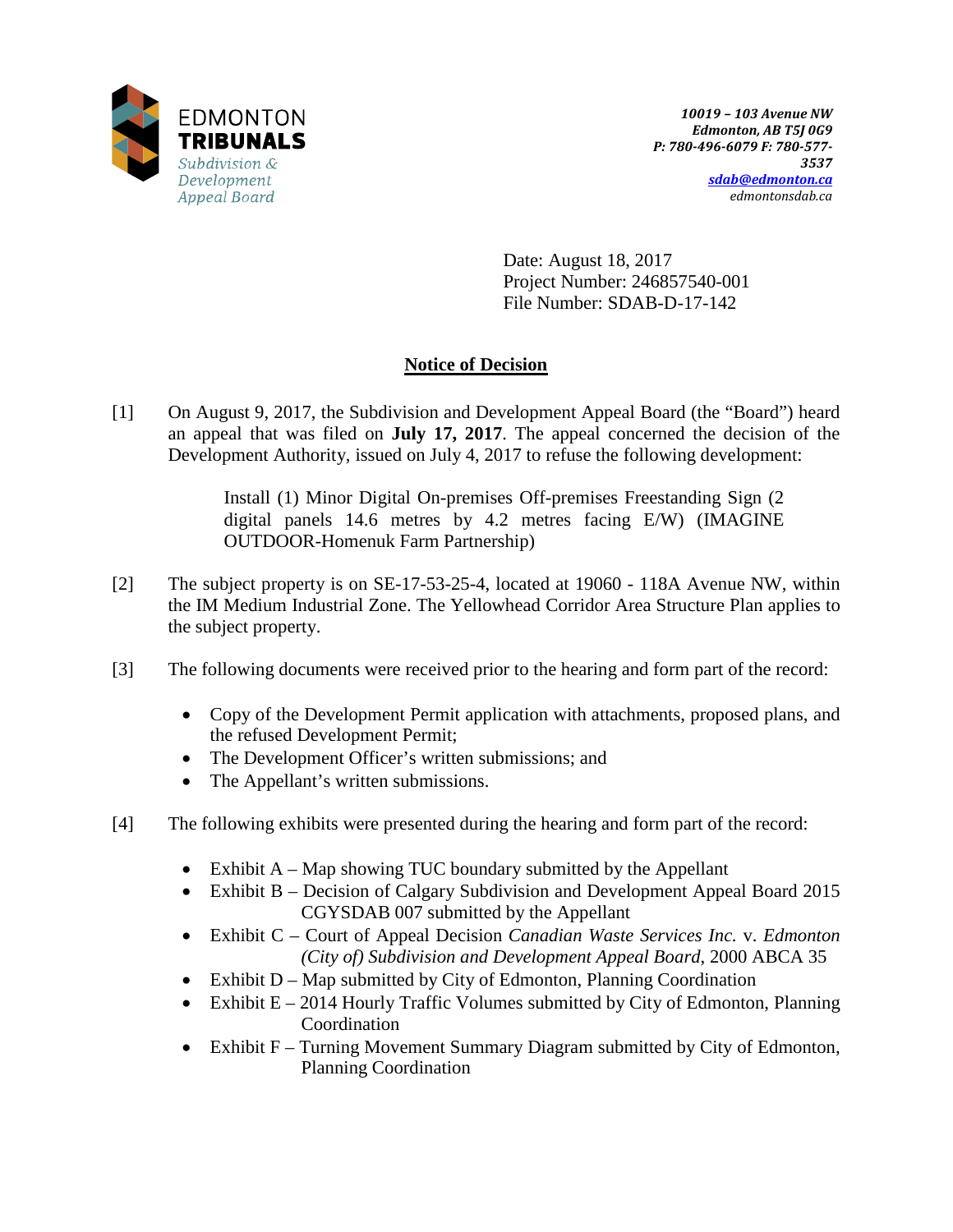#### **Preliminary Matters**

- [5] At the outset of the appeal hearing, the Presiding Officer confirmed with the parties in attendance that there was no opposition to the composition of the panel.
- [6] The Presiding Officer outlined how the hearing would be conducted, including the order of appearance of parties, and no opposition was noted.
- [7] The appeal was filed on time, in accordance with Section 686 of the Municipal Government Act, R.S.A 2000, c. M-26 (the "*Municipal Government Act*").

#### **Summary of Hearing**

- *i) Position of the Appellant, Imagine Outdoor Advertising*
- [8] Mr. R. Noce appeared as counsel for the Appellant. Mr. K. Donnan of Imagine Outdoor Advertising and Mr. N. and L. Homenuk, landowners were also present and made presentations.

Mr R. Noce

- [9] Mr. Noce referred the Board to the Reasons for Refusal. The first paragraph on the refusal is simply a statement of what the zoning is and the schedule that needs to be complied with. The second paragraph provides the only reason for the refusal which simply indicates that the Development Officer concurred with the analysis of Alberta Transportation.
- [10] As per Section 11 of the *Edmonton Zoning Bylaw*, the Development Officer can only consider its planning documents. The Development Officer erred in rendering her decision as no concerns were stated that related to the *Edmonton Zoning Bylaw* or the Yellowhead Corridor Area Structure Plan.
- [11] The Development Authority exceeded its jurisdiction to render a decision of refusal by simply relying on Alberta Transportation's opinion. The Board also does not have the jurisdiction to impose Alberta Transportation regulations. He compared it to the Board making a decision based on Alberta Gaming and Liquor Commission regulations, Alberta Building Code Regulations or the Criminal Code of Canada.
- [12] In one of the documents attached to the Development Officer's written submission, the City of Edmonton incorrectly stated that the "Sign is within the Anthony Henday Drive Transportation and Utility Corridor (TUC) boundary". Mr. Noce introduced a map on which he had marked the TUC boundary and the proposed location of the subject sign (marked Exhibit A). The sign clearly would not be within the TUC boundary. The City may have done their analysis on an incorrect location.
- [13] Mr. Noce referenced a decision of the Calgary Subdivision and Development Appeal Board (File No. DP2013-1519) (marked Exhibit B) where the facts were similar to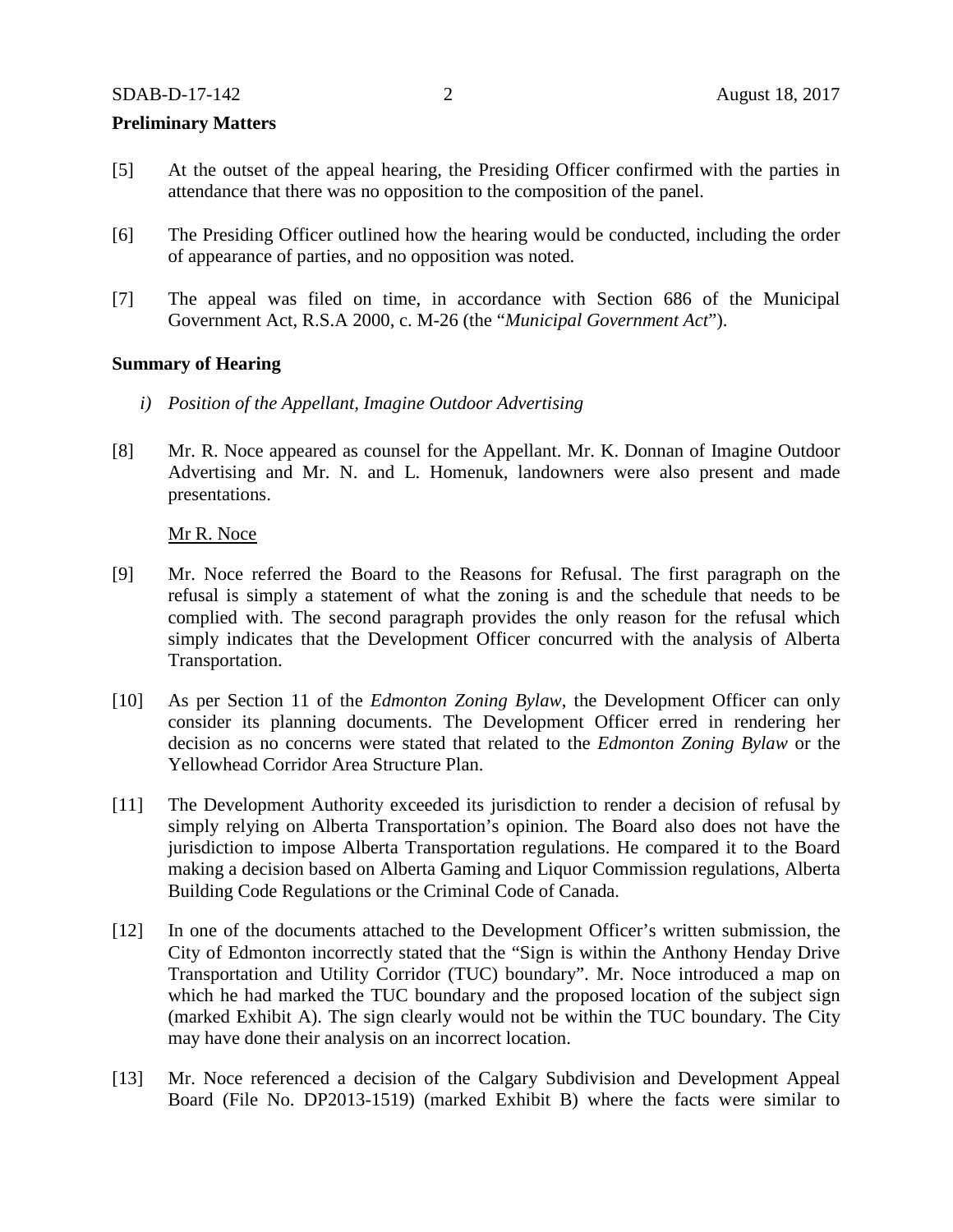today's case. The Use was allowed subject to a Discretionary Use Permit and the *Highway Development and Protection Act* was also referenced. The Calgary Board determined that the Board had no jurisdiction to consider provisions of a provincial act and allowed the development as there were insufficient planning reasons to refuse it.

[14] An Alberta Court of Appeal Decision was also referenced – *Canadian Waste Services Inc. v. Edmonton (City of) Subdivision and Development Appeal Board*, 2000 ABCA 35 (marked Exhibit C). That Board had added conditions to the Use which were beyond its jurisdiction. The Court of Appeal found that:

> "What is more, we have grave doubts that Council or the Legislature intended to set up the S.D.A.B. as a second legislature to flesh out provincial public health or environmental laws, or intended to let the S.D.A.B. enforce and police either the existing provincial regulations, or the new ones created by the S.D.A.B. Counsel for the appellant said that his client feared double, even conflicting, policing. In our view, that concern had some foundation."

- [15] The Board only needs to concern itself with the *Edmonton Zoning Bylaw* and the Yellowhead Corridor Area Structure Plan. The Board cannot impose a condition saying a party must comply with Alberta Transportation regulations. This would give the City of Edmonton enforcement power they are not responsible for.
- [16] Mr. Noce acknowledged that a Minor Digital On-premises Off-premises Freestanding Sign is a Discretionary Use in this zone but stressed that no other variances are required. He takes the position that they comply with Section 59.2(2)(c) of the *Edmonton Zoning Bylaw*. The refused permit indicates that "Transportation Planning and Engineering concurs with the opinion of Alberta Transportation and objects to the installation of the proposed digital sign, as it would pose a risk for distraction, glare, and unwarranted attention." Section 59.2(2)(c) of the *Edmonton Zoning Bylaw* is not mentioned.
- [17] "Distraction" and "glare" are very subjective. There is a risk of distraction every time someone gets into car and uses their radio knob or dials their hands free phone.
- [18] The refusal went on to say that "Distracting drivers travelling at high speeds increases the risk of accidents and consequences of the driver's distractions. The driver's attention is critical to avoid potential safety hazards on highways." You could have no distractions; higher speed always poses a greater safety risk.
- [19] The City of Edmonton Transportation Department has not done its own analysis and has relied solely on Alberta Transportation's opinion and Alberta Transportation regulations. This is clearly indicated in the memo from K. Sizer dated June 22, 2017. Mr. Noce has not seen any of the analysis that was done by Alberta Transportation and has found nothing that requires the City of Edmonton to seek the opinion of Alberta Transportation. Section 11 of the *Edmonton Zoning Bylaw* does not give Development Officers jurisdiction regarding provincial legislation.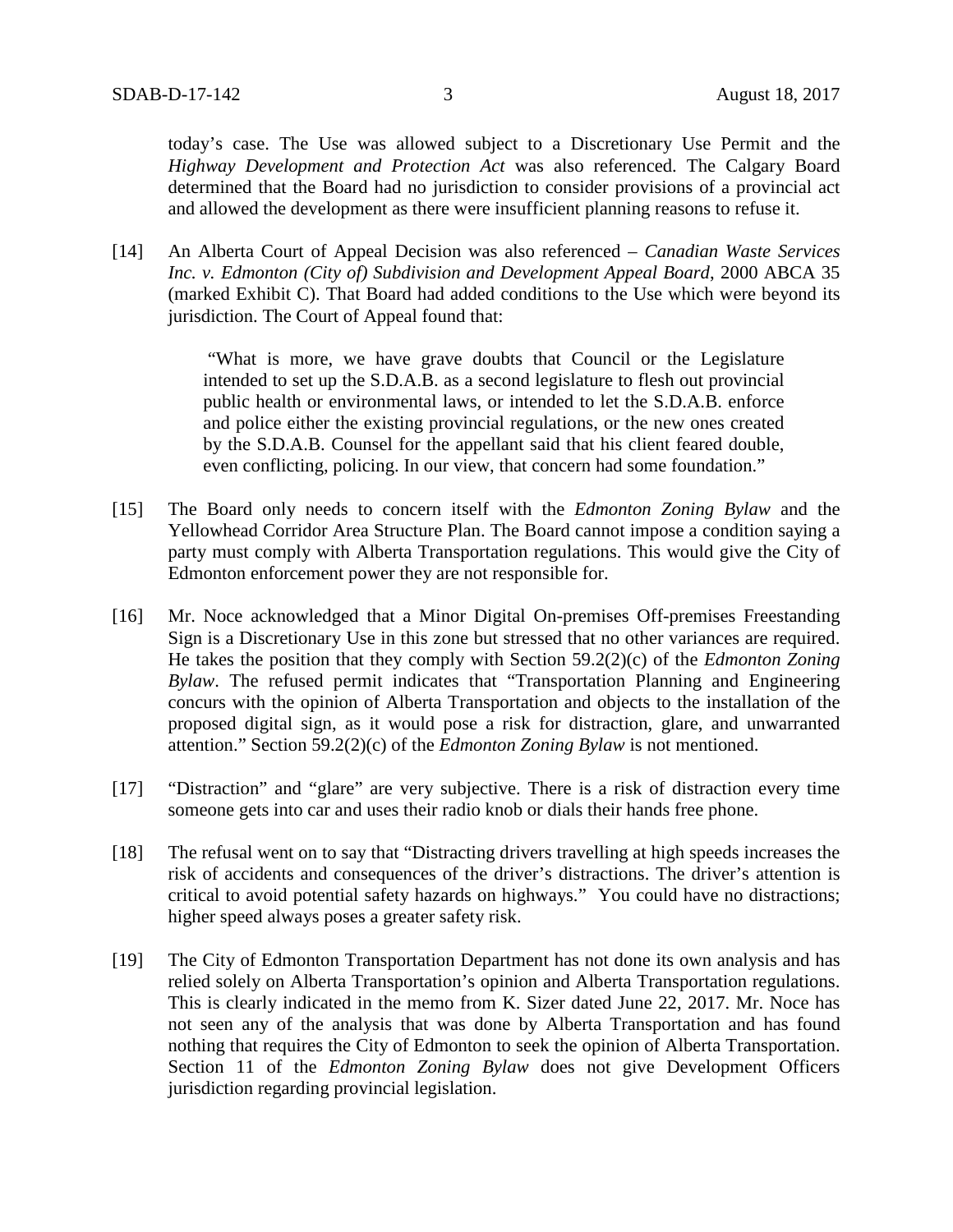- [20] While signs in some places may create unacceptable safety risks there is nothing before the Board that raises any such concerns other then it is located within 300 metres of the Yellowhead Trail, which is taken from a provincial act that the City has no jurisdiction over. Mr. Noce did not know the speed limit at the proposed sign location.
- [21] The Presiding Officer asked Mr. Noce if he was familiar with a recent Court of Appeal case (2017 ABCA 140) which involved an application for a Home Based Business on rural property. The Edmonton SDAB had approved the permit and allowed semi-trailer trucks to park on the premises. One argument advanced against the proposed development had been that the road that led to the property was not a trucking route and allowing the development would violate road use regulations. The Board determined that regulations regarding road use were outside its jurisdiction. The Court of Appeal ruled that the Board should have considered how the trucks would impact this street. In other words, the Court of Appeal ruled the Board was required to consider other legislation when it overlapped its jurisdiction.
- [22] Mr. Noce confirmed he was aware of this decision but felt that case is very different than the case before the Board today. Truck routes and the weight of vehicles is within the jurisdiction of the City of Edmonton. The weight of a vehicle is very objective  $-$  it is either overweight or not. Also that decision related to a Home Based Business and Section 75.3 of the *Edmonton Zoning Bylaw* clearly states that "the Major Home Based Business shall not generate pedestrian or vehicular traffic, or parking, in excess of that which is characteristic of the Zone in which it is located." Traffic was a legitimate issue for the Board to consider.
- [23] If the City of Edmonton approves a use the onus is still on the landowner to comply with other relevant legislation.

#### Kyle Donnan – Imagine Signs

- [24] Imagine Signs is an Alberta based business with nine signs in Edmonton and Calgary. A map was shown which indicates that the Development Officer and Alberta Transportation may have been analyzing the wrong parcel of land when rendering their decision (Exhibit C). This map incorrectly shows the sign being within the TUC when it is actually outside of the TUC boundary.
- [25] He referred to a Government of Alberta Transportation document providing guidelines for Electronic Message Signs. Page 4 of 6 confirms that the subject sign requires municipal approval and cannot be located within 800 metres of the centre point of an interchange. The proposed sign is 835 metres away from the centre point of the interchange at Anthony Henday Drive and Yellowhead Trail.
- [26] He reviewed his written submission showing the location of the proposed sign, distances to property and curb lines, the surrounding land uses and renderings of the proposed sign. The overall size and height is in compliance with all rules and regulations and compatible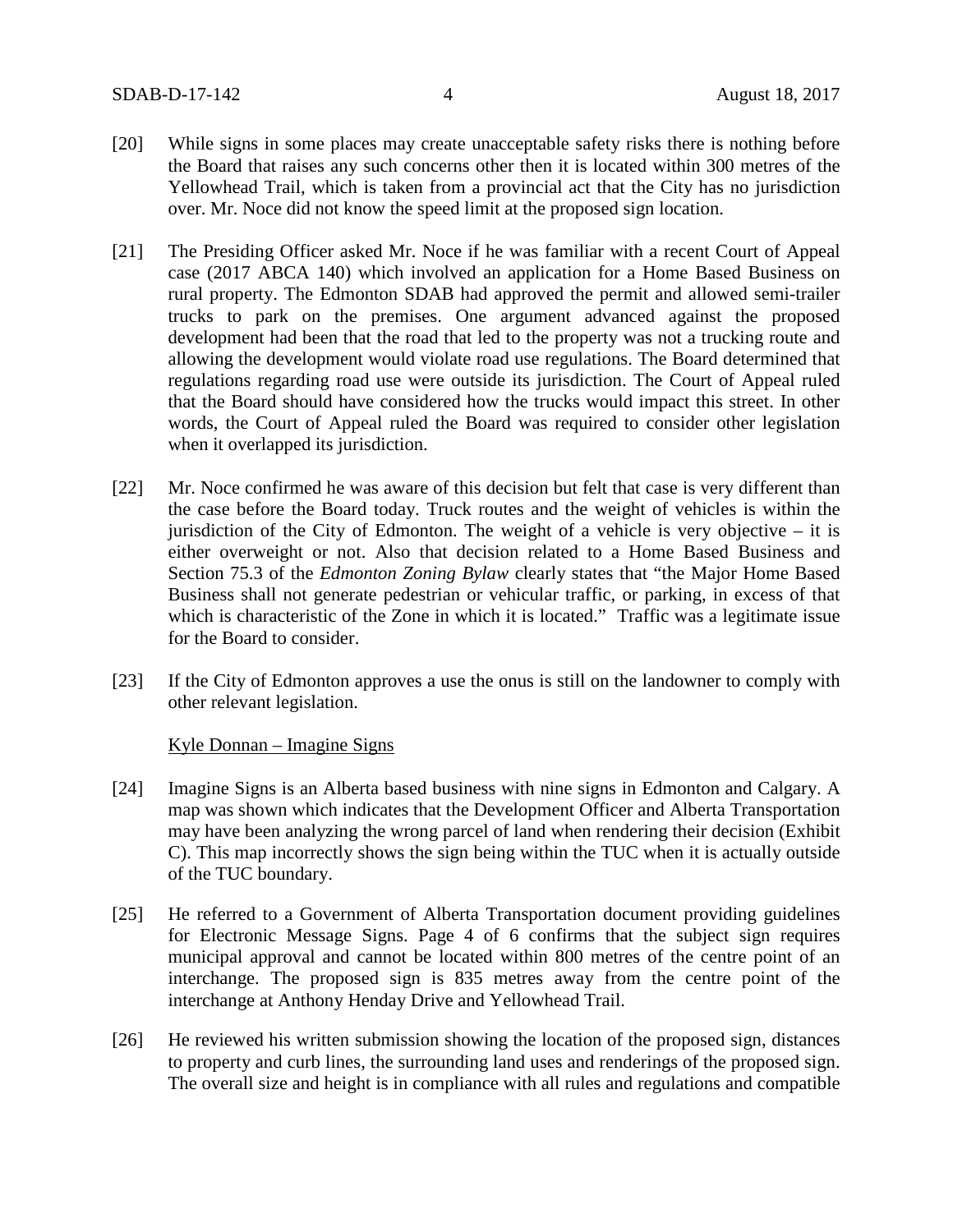with surrounding parcels of land. The closest free standing On-premises Off-premises sign is outside of the required 300-metre separation distance.

- [27] A series of photos of other digital signs existing within Edmonton City limits was reviewed. These signs are all similar in size and format to their proposed sign and are located along Yellowhead Trail, St. Albert Trail and the Sherwood Park Freeway. All of these signs are within 300 metres of the centre line of a major roadway. He acknowledged that the characteristics of the roadways differ from location to location.
- [28] He could not confirm what the speed limits were at the location of these signs. However, he has not come across any literature saying there is a correlation between speed and signs regarding safety. He also did not know if the signs were located in the same zone as the proposed sign.
- [29] Sign location C is the most relevant comparison as it is almost 100 metres closer to Anthony Henday Drive than his proposed sign. He did not know the distance to the closest exit ramp for either the sign at Location C or his proposed sign. The Development Authority never asked him to provide a transportation safety audit and distances from on and off ramps never came up.
- [30] He is unaware of any cases in Canada that directly correlate driver distraction and safety with electronic signs. The Transportation Authority of Canada (TAC) has stated they believe there may be a direct correlation but have no evidence in regards to this.
- [31] In conclusion they were provided with no documentation behind the reasons for refusal only an opinion. Their application is clearly not within 800 metres of the centre point of an interchange. This application should fall under the *Edmonton Zoning Bylaw* not Alberta Transportation regulations.
- [32] In response to a question from the Board, he mentioned he had encountered a similar problem with Alberta Transportation at a site in Airdrie. In that case, the municipality took jurisdiction and approved the sign.

## Landowners – Mr. L. and N. Homenuk

- [33] Mr. L.Homenuk spoke on behalf of himself and his father, Mr. N. Homenuk.
- [34] This land was purchased and cleared by his grandfather over 75 years ago and is the last piece of land remaining in the family. Family members still make their home on that land and it is farmed.
- [35] Within the last five years, property taxes have gone from \$5,000 a year to over \$36,000 per year which has prompted them to seek other sources of income. They are not able to make it on farming alone.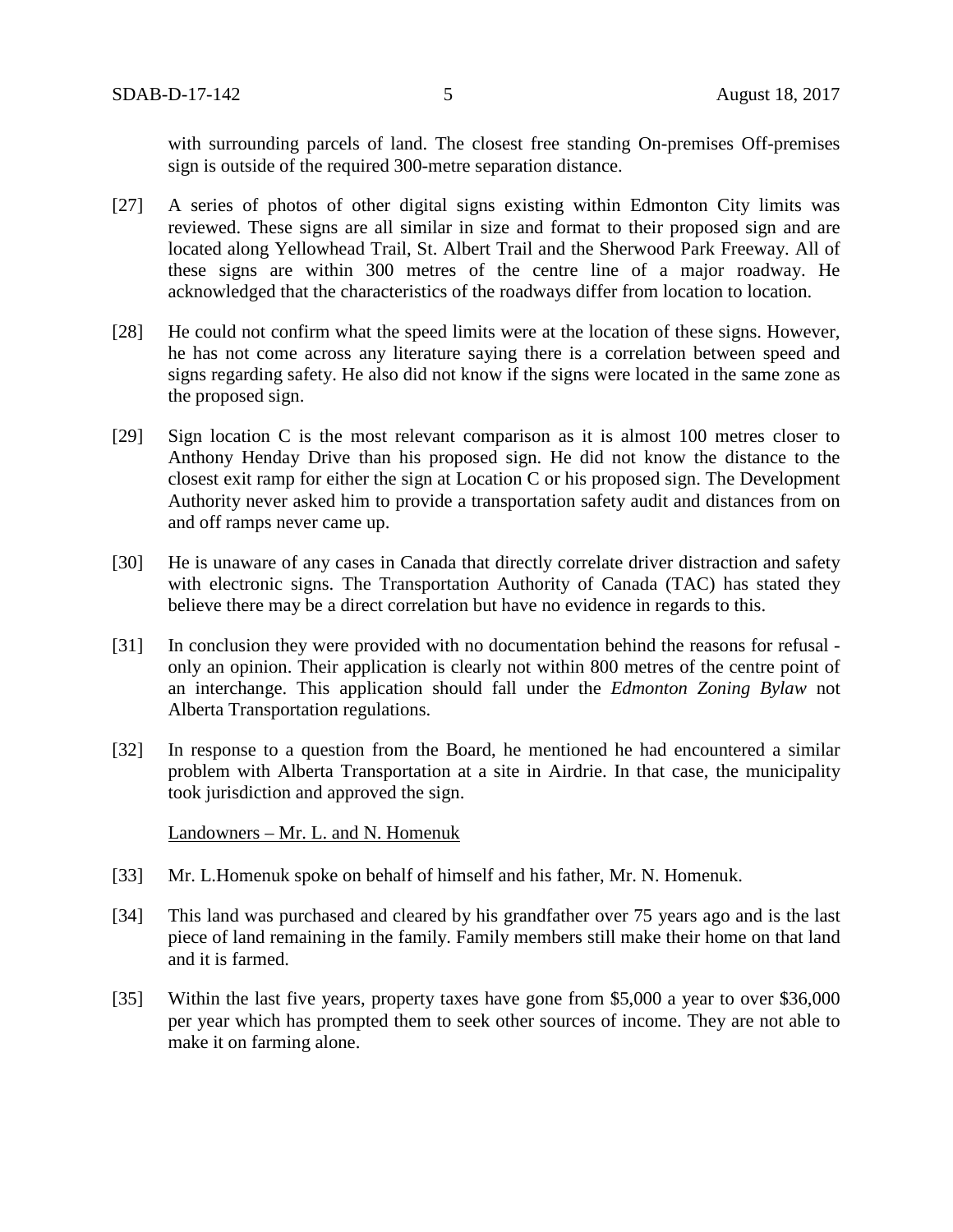- [36] He is not aware of all of the bylaws and regulations. However, All Weather Windows has a third party advertising sign on a neighbouring site near the exit to 184 Street. He questioned why this sign is not considered a distraction.
- [37] In conclusion there is no empirical evidence to demonstrate that the proposed sign would be a distraction to drivers.
	- *ii) Position of the Development Officer, Ms. B. Noorman.*
- [38] Ms. Noorman was accompanied by Mr. T. Sonmor of Alberta Transportation and A. Alou of Planning Coordination, City of Edmonton. Part of the development review process requires her to involve and consult with Transportation and she uses their responses when making her decision. That is what she did in this case. She refused the permit after getting input from Transportation.

#### A. Alou – City of Edmonton

- [39] Mr. A. Alou is a transportation engineer with Planning Coordination, City of Edmonton and has been in this position for over six years.
- [40] He reviewed this application fully when it first came in. He is not opposed to digital signs but has to exercise due diligence when it comes to safety issues.
- [41] The proposed sign is located at a high risk location due to the 100 kilometre per hour speed limit and the fact that this section of road is a merge and weave area with both on and off-ramps. A ramp coming eastbound onto Yellowhead Trail from northbound Anthony Henday requires drivers to either stay in the right lane to exit south onto the interchange further east at 184 Street or to exit that lane to continue east on Yellowhead Trail. Section 59.2(2)(c) of the *Edmonton Zoning Bylaw* directs him to look at "intersections, merge points, exit ramps ….". He reviewed a map showing the proposed location of the sign relative to the interchange at Anthony Henday Drive and Yellowhead Trail (Exhibit D).
- [42] He provided two printouts related to traffic volumes at the Anthony Henday/Yellowhead interchange - one showing hourly east and westbound traffic volumes (marked Exhibit E) and the second being a turning movement summary diagram of the interchange (marked Exhibit F). Accordingly to the latter, average annual daily eastbound traffic is over 54,000 vehicles and it exceeds 59,000 vehicles in the summer. Traffic volume is expected to increase as development in west Edmonton progresses.
- [43] He acknowledged that the sign was originally thought to be on a parcel of land within the TUC. This error was quickly noticed and the review was done using the correct location. All the feedback received from Alberta Transportation and the City of Edmonton Transportation Department was based on the correct location.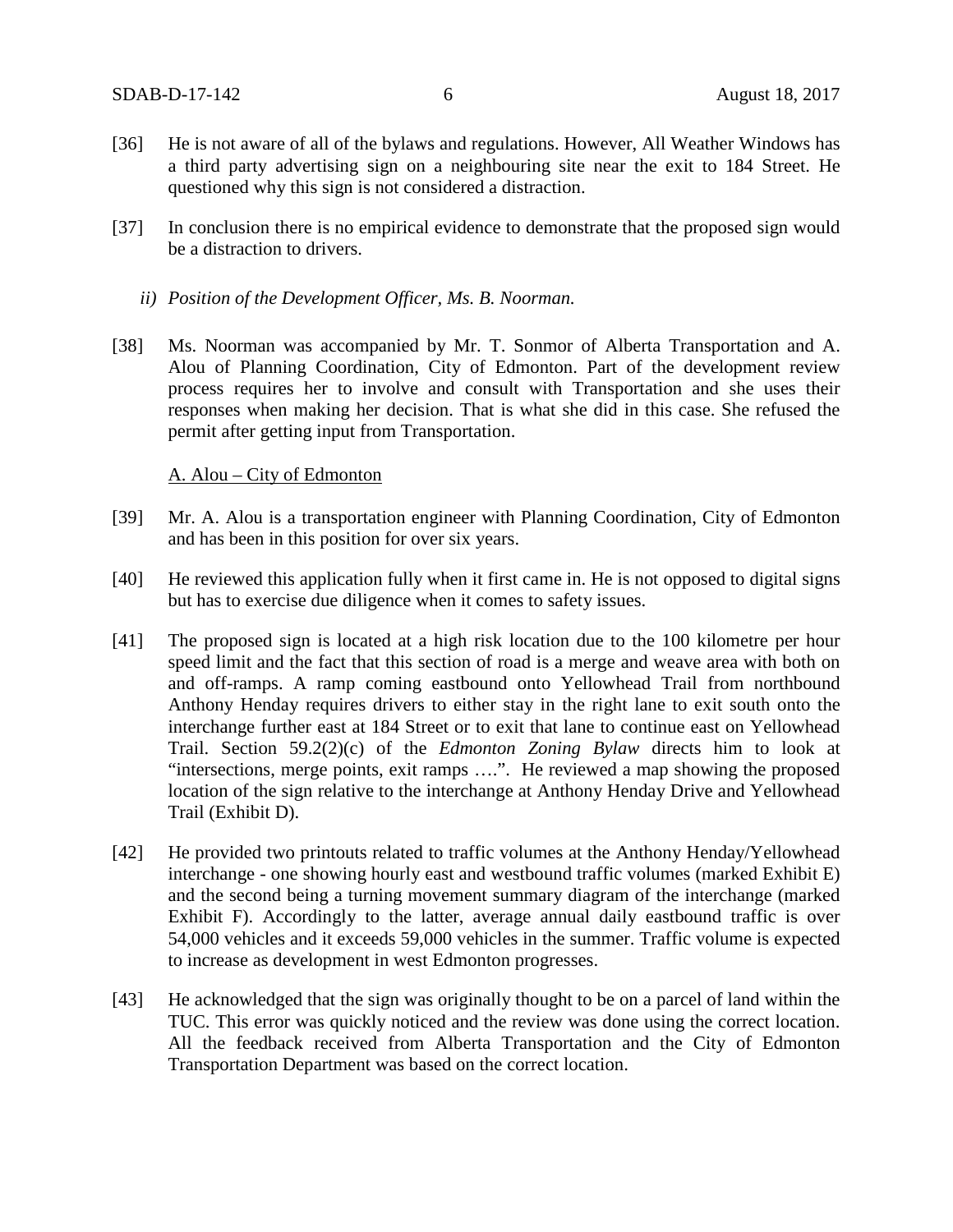- [44] The City of Edmonton's review was independent of Alberta Transportation's and was conducted by a team, not just one person. It is their practice to consult with experts at Alberta Transportation if the proposed sign is on provincial property or within close proximity and that is what they did in this case. A final response was prepared by the City's Transportation Department and was reviewed and signed by K. Sizer on June 22, 2017. Ms. Sizer is the General Supervisor of their section and has been a transportation engineer for over 20 years.
- [45] Discussions were held with the Appellant over the phone during which the safety concerns were clearly communicated.
- [46] Mr. Alou pointed out the location of the sign on a map (Exhibit D). It is located 187 metres past where Alberta Transportation's jurisdiction ends (approximately 6.5 seconds of driving time).
- [47] The Transportation Association of Canada (TAC) recognizes that distractions could pose a safety issue although it provides no empirical evidence. Traffic engineers are expected to assess each situation case by case and make a decision based on their professional judgement. In this case, Mr. Alou felt that a digital sign would be a critical distraction near a driver's decision point.

#### T. Sonmor, Alberta Transportation

- [48] Mr. Sonmor is a development technician with Alberta Transportation based out of Stony Plain.
- [49] He stated that most people do not realize that the Anthony Henday right of way continues into the City of Edmonton at that location to approximately 100 metres east of the offramp. He pointed out where their authority goes on the map (Exhibit D). The sign has to be 300 metres away from Alberta Transportation's right of way. All of the on and off ramps along the Anthony Henday are under the jurisdiction of Alberta Transportation.
- [50] He is very familiar with this location and feels the high speed along with the merging traffic and the high volume of vehicles create a safety issue without the added distraction of a digital sign. Alberta Transportation has intentionally not allowed any electronic signs west of the Anthony Henday/Yellowhead Trail interchange along Highway 16 in the area he is responsible for.
- [51] He confirmed that this sign would require a permit from Alberta Transportation as does any type of development within 300 metres on either side of the highway (north and south). A sign permit would never be granted at this location. Once a permit is granted it is very difficult to have a development removed from private land. The Minister of Transportation would have to take court action.
- [52] Alberta Transportation would have reviewed the other signs that were shown as comparables by the appellant. Each case is different and factors that are considered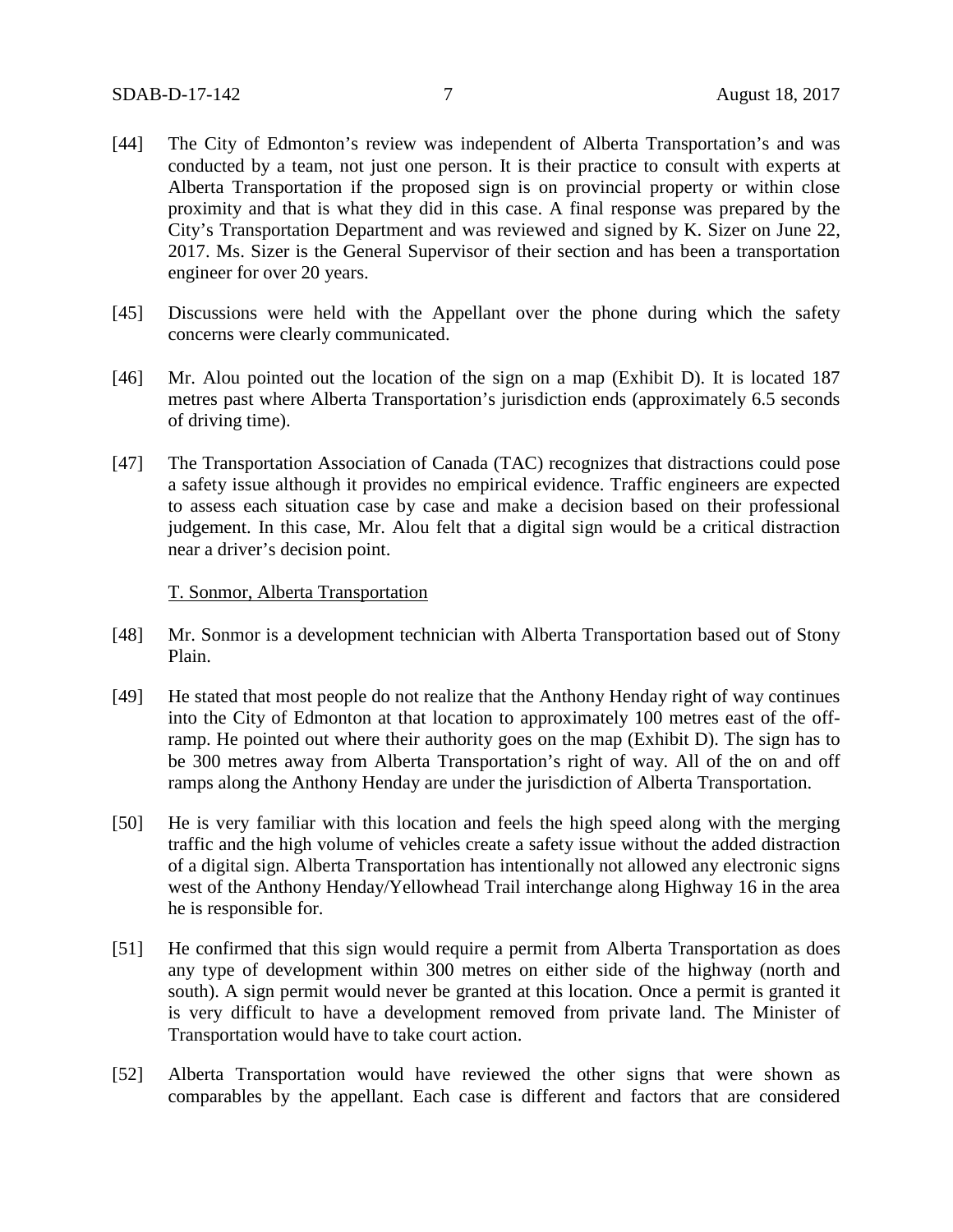include speed limits and if the sign is located near a merging lane or other decision making point, along a straight stretch of road with no intersections, or a location where vehicles may be waiting at a traffic light. The other signs shown by the Appellant are in locations where the speed limit is much lower than at the proposed location; therefore, they pose less of a safety risk.

[53] While there may be grandfathered signs in Edmonton, some of these are not safe and will be re-assessed once their permits expire. Existing unsafe situations should not be used as justification for allowing another unsafe situation.

A short break was taken to allow the Board Officer to provide copies of the exhibits received to Mr. Noce.

#### *iii) Rebuttal of the Appellant*

- [54] The City's presentation left the impression that Exhibit F shows there are over 54,000 vehicles travelling eastbound on Yellowhead Trail. Mr. Noce interpreted the Exhibit to show the number is actually 27,000. The traffic using the off-ramp from Anthony Henday Trail to go eastbound onto Yellowhead is considerably less, ranging from 1640 vehicles per hour in the morning to only 578 per hour in the afternoon.
- [55] Alberta Transportation confirmed they have the power to deal with signs located where they do not want them but it is cumbersome. The fact that Alberta Transportation has to go to court is their problem and not the Board's issue.
- [56] The City of Edmonton engineer referenced the *Highway Protection and Development Act*; however, this Board is not equipped to nor does it have the jurisdiction to make decisions based on this piece of legislation.
- [57] The Development Officer had provided eight recommended conditions for the Board to consider should this development be approved. Mr. Noce confirmed he was in favour of all of the conditions except for No. 1 which stated that a sign application should be submitted to Alberta Transportation. The Board does not have the jurisdiction to impose such a condition.
- [58] He also advised that his client is prepared to reduce the approval period in condition No. 2 to three years rather than five years.
- [59] They are prepared to accept the remainder of the conditions and feel they provide the City of Edmonton with ample power to deal with any safety issues that could arise with regards to the sign.

## **Decision**

[60] The appeal is DENIED and the decision of the Development Authority is CONFIRMED. The development is REFUSED.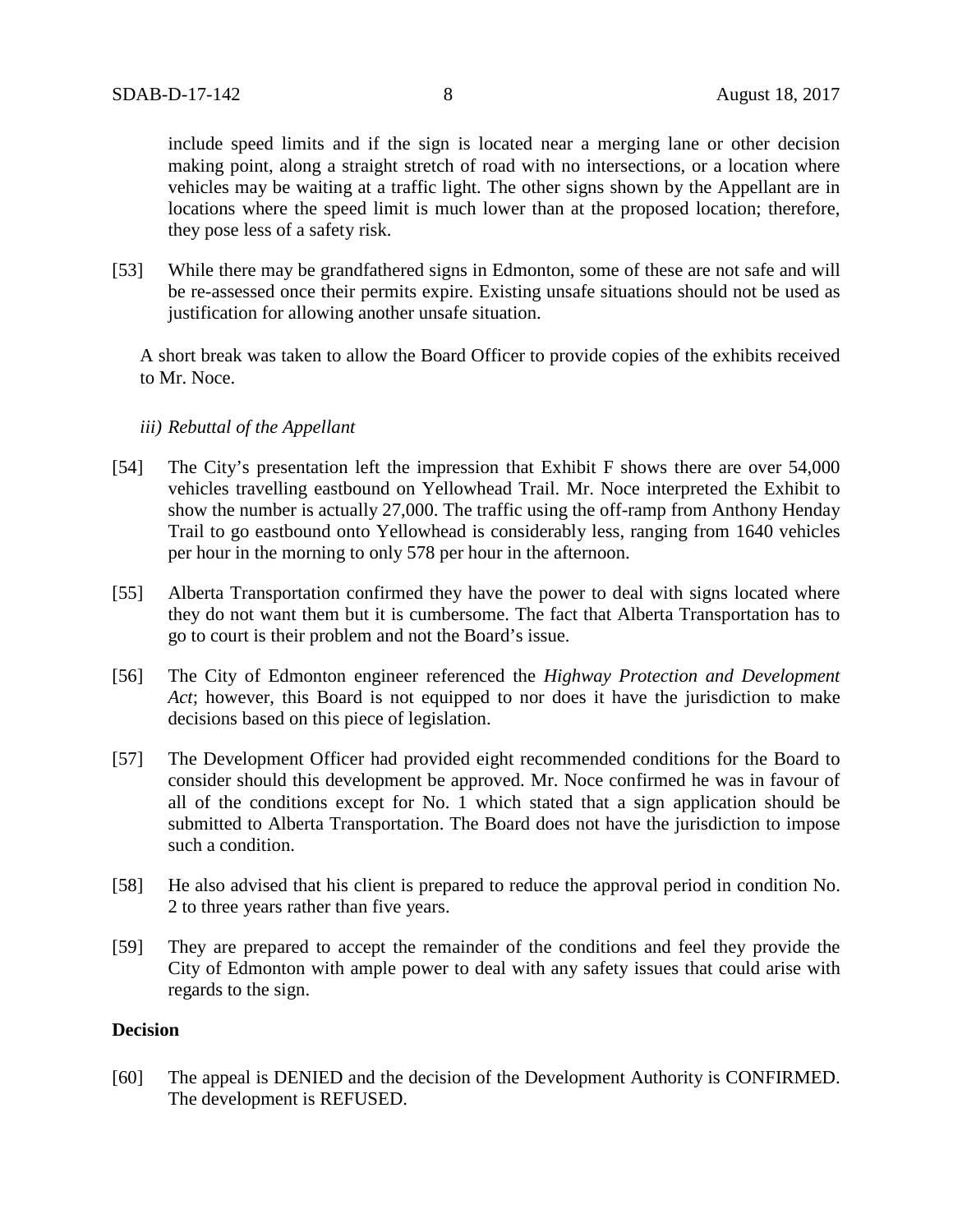#### **Reasons for Decision**

- [61] A Minor Digital On-premises Off-premises Sign is a Discretionary Use in the IM Medium Industrial Zone.
- [62] Section 59.2(2)(c) of the *Edmonton Zoning Bylaw* states that Minor Digital On-premises Off-premises Signs "shall be located such that the Sign does not obscure a driver decision point. The Development Officer and Transportation Services shall be satisfied that each Copy Area: (c) is not located in the field of view near or past other traffic conflict points such as intersections, merge points, exit ramps, or curved roadways".
- [63] The Development Officer relied on this Section to refuse the Development Permit. As was required by the above section, the Development Officer referred the matter to Transportation Services for their review of the Sign. A memo from Transportation Planning dated June 22, 2017, indicated that Transportation Planning had referred the matter to Alberta Transportation for their comments. In that memo, there is the following paragraph:

Alberta Transportation indicated that they would OBJECT to the installation of the proposed digital sign, as it would pose a risk for distraction, glare, and unwarranted attention. Distracting drivers travelling at high speeds increases the risk of accidents and consequences of the driver's distractions. The driver's attention is critical to avoid potential safety hazards on highways. Transportation Planning and Engineering is supportive of Alberta Transportation's concerns and does not support the proposed minor digital sign for the above reasons.

- [64] In the course of his argument, counsel for the Appellant took the position that this paragraph indicated that the City's Transportation Planning Department had not done their own analysis of this Sign and had relied entirely on the input from Alberta Transportation.
- [65] After hearing the evidence of the City's Transportation Planning traffic engineer, the Board is satisfied that the City's Transportation Planning Department did do their own detailed analysis and they came to the same conclusions that Alberta Transportation came to when they did their review. In fact, the evidence was that senior personnel within the City's Transportation Planning Department reviewed this application. Neither the City's Transportation Planning Department nor the Development Officer based their decision about the Sign solely on the opinion of Alberta Transportation or on provincial legislation. Alberta Transportation's concerns were simply one factor taken into consideration.
- [66] In any event, this appeal is a hearing de novo and it is up to the Board to make its own decision based on the evidence presented at the hearing.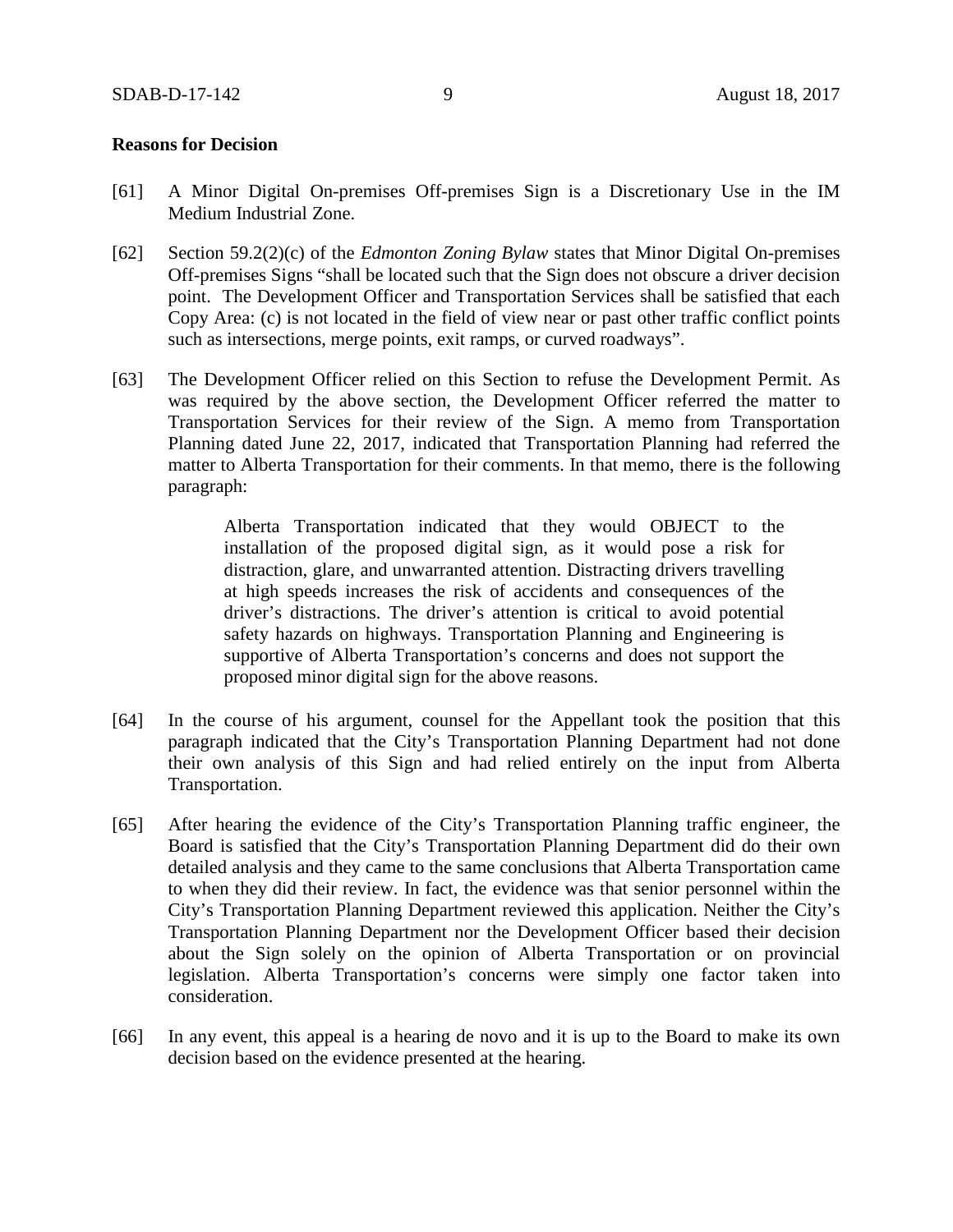- [67] The evidence before the Board is as follows:
	- a. The proposed location of this Sign is 835 metres east of the centre of the interchange at Anthony Henday Drive and Yellowhead Trail and approximately 45 metres south of Yellowhead Trail. The Sign would not be located in the Transportation and Utility Corridor.
	- b. Exhibit D shows that the ramp allowing northbound traffic on Anthony Henday Drive to proceed eastbound on Yellowhead Trail (the "ramp") merges with Yellowhead Trail approximately 200 metres west of the proposed location of the Sign.
	- c. At the proposed location of the Sign, the speed limit is 100 kilometres per hour.
	- d. Exhibit F shows that at this location the 2016 average annual traffic volume on the ramp is 9500 vehicles per day and on Yellowhead Trail eastbound it is 54,870 vehicles per day.
	- e. Further east from this location is another interchange where Yellowhead Trail crosses 184 Street. Drivers in the southernmost eastbound lane where the ramp enters Yellowhead Trail must decide whether to remain in that lane to exit onto 184 Street or to change lanes to continue east on Yellowhead Trail. Similarly, drivers in the other eastbound lanes must decide whether to changes lanes into the southernmost eastbound lane.
	- f. Both the transportation engineer who appeared on behalf of Transportation Services, City of Edmonton, and the representative from Alberta Transportation expressed the view that a Digital Sign at this location was a safety concern because of the high speed limit, the high traffic volumes and the fact that it is near a traffic conflict point.
- [68] The Board finds that these concerns are warranted. A Digital Sign with its changeable Copy at this location has the potential to create a safety hazard for drivers for those reasons.
- [69] The proposed location of this Sign is precisely the type of location referred to in Section 59.2(2)(c) of the *Edmonton Zoning Bylaw.* This section requires that both the Development Officer and Transportation Services must be satisfied such signs are not located in the field of view near or past traffic conflict points.
- [70] Pursuant to Section 687(3)(d) of the *Municipal Government Act*, the Board has the power to vary the regulation in Section  $59.2(2)(c)$  if it is of the opinion that the proposed development would not significantly interfere with the amenities of the neighbourhood or the use, enjoyment or value of neighbouring parcels of land. In this case, part of the neighbourhood consists of Yellowhead Trail. The Board is of the opinion that the proposed Sign is a potential safety risk and, therefore, could materially affect the use of Yellowhead Trail.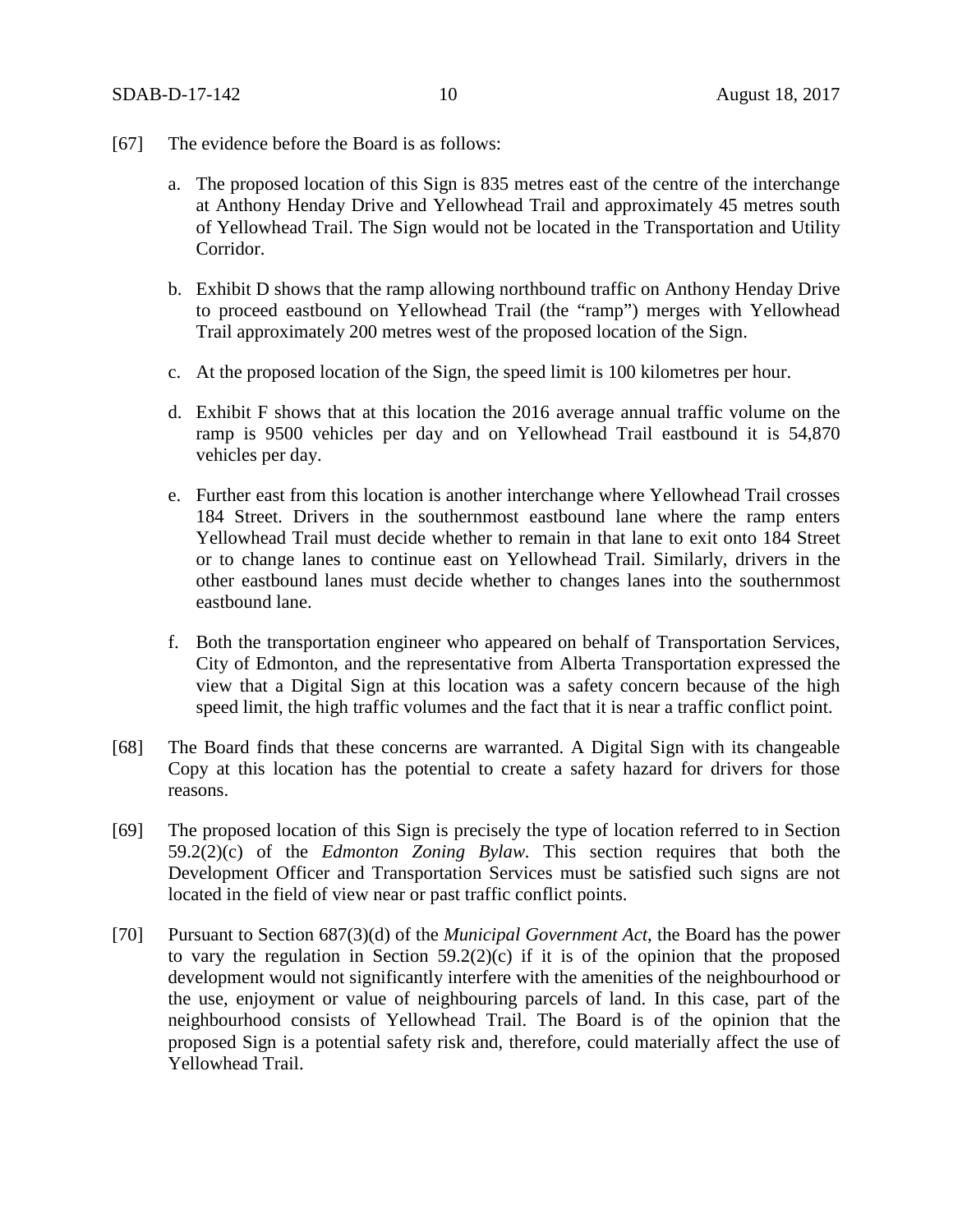SDAB-D-17-142 11 August 18, 2017

- [71] Further, even if this variance were not required, the Board is of the opinion that, because of the safety concerns, this discretionary use should not be allowed at this location.
- [72] The Appellant's counsel stated that no definitive evidence was presented showing a correlation between Digital Signs and traffic accidents. However, the Board gives considerable weight to the opinion of the traffic engineer who gave evidence on behalf of Transportation Services. The combination of a high speed limit, high traffic volumes and the proximity to a traffic conflict point increases the risk as compared to locations where such factors do not come into play. Further, in matters involving public safety, the Board believes that a precautionary approach is appropriate.
- [73] Appellant's counsel referred to decisions by the Calgary SDAB and the Alberta Court of Appeal where it was ruled that it was improper for the SDAB to consider legislation that was not planning legislation when making its decisions. Those decisions are not relevant in this instance because the Board has not relied on any non-planning legislation in arriving at its decision.
- [74] The Appellant referred to the locations of several existing Digital Signs as evidence that such developments have been allowed near major highways in the past. However, the Board is not satisfied that the locations of these Signs are comparable to the location of the proposed Sign in terms of speed limit, traffic volume and proximity to traffic conflict points. As such, reference to those other Signs was not helpful in the Board's analysis of this case.
- [75] Given all of the above, the Board is satisfied that it should exercise its discretion not to allow the Sign at this location. The Appeal is denied.

Mark Young, Presiding Officer Subdivision and Development Appeal Board

## **Board Members in Attendance:**

Ms. A. Lund; Ms. D. Kronewitt Martin; Ms. M. McCallum; Ms. C. Van Tighem